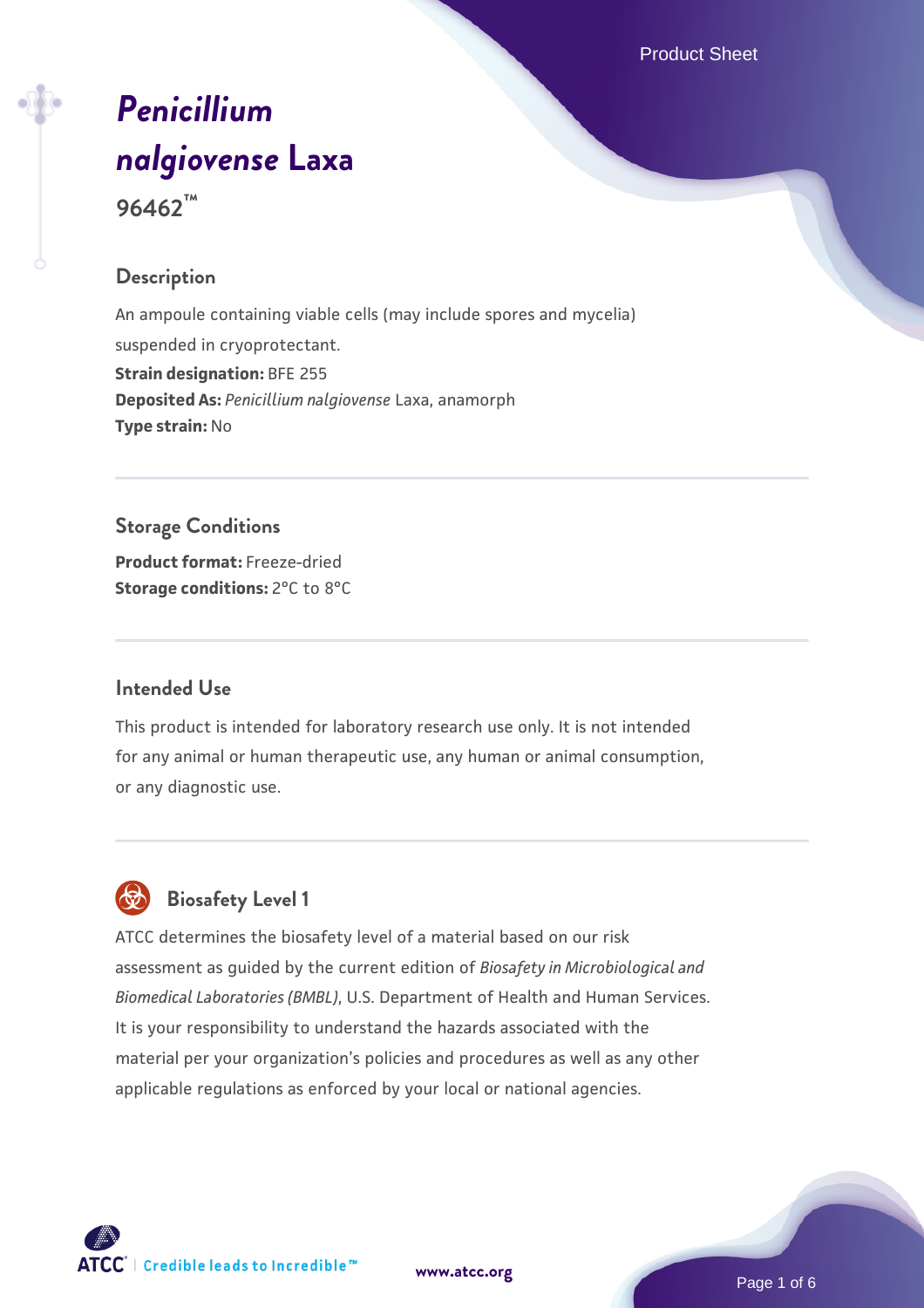ATCC highly recommends that appropriate personal protective equipment is always used when handling vials. For cultures that require storage in liquid nitrogen, it is important to note that some vials may leak when submersed in liquid nitrogen and will slowly fill with liquid nitrogen. Upon thawing, the conversion of the liquid nitrogen back to its gas phase may result in the vial exploding or blowing off its cap with dangerous force creating flying debris. Unless necessary, ATCC recommends that these cultures be stored in the vapor phase of liquid nitrogen rather than submersed in liquid nitrogen.

#### **Certificate of Analysis**

For batch-specific test results, refer to the applicable certificate of analysis that can be found at www.atcc.org.

#### **Growth Conditions**

**Medium:**  [ATCC Medium 200: YM agar or YM broth](https://www.atcc.org/-/media/product-assets/documents/microbial-media-formulations/2/0/0/atcc-medium-200.pdf?rev=ac40fd74dc13433a809367b0b9da30fc) [ATCC Medium 325: Malt extract agar \(Blakeslee's formula\)](https://www.atcc.org/-/media/product-assets/documents/microbial-media-formulations/3/2/5/atcc-medium-325.pdf?rev=146ec77015184a96912232dcb12386f9) [ATCC Medium 336: Potato dextrose agar \(PDA\)](https://www.atcc.org/-/media/product-assets/documents/microbial-media-formulations/3/3/6/atcc-medium-336.pdf?rev=d9160ad44d934cd8b65175461abbf3b9) **Temperature:** 24-26°C **Atmosphere:** Aerobic

#### **Handling Procedures**

For **freeze-dry (lyophilized)** ampoules:

- 1. Open an ampoule according to enclosed instructions.
- 2. From a single test tube of **sterile distilled water** (5 to 6 mL), withdraw

**ATCC** | Credible leads to Incredible™

**[www.atcc.org](http://www.atcc.org)**

Page 2 of 6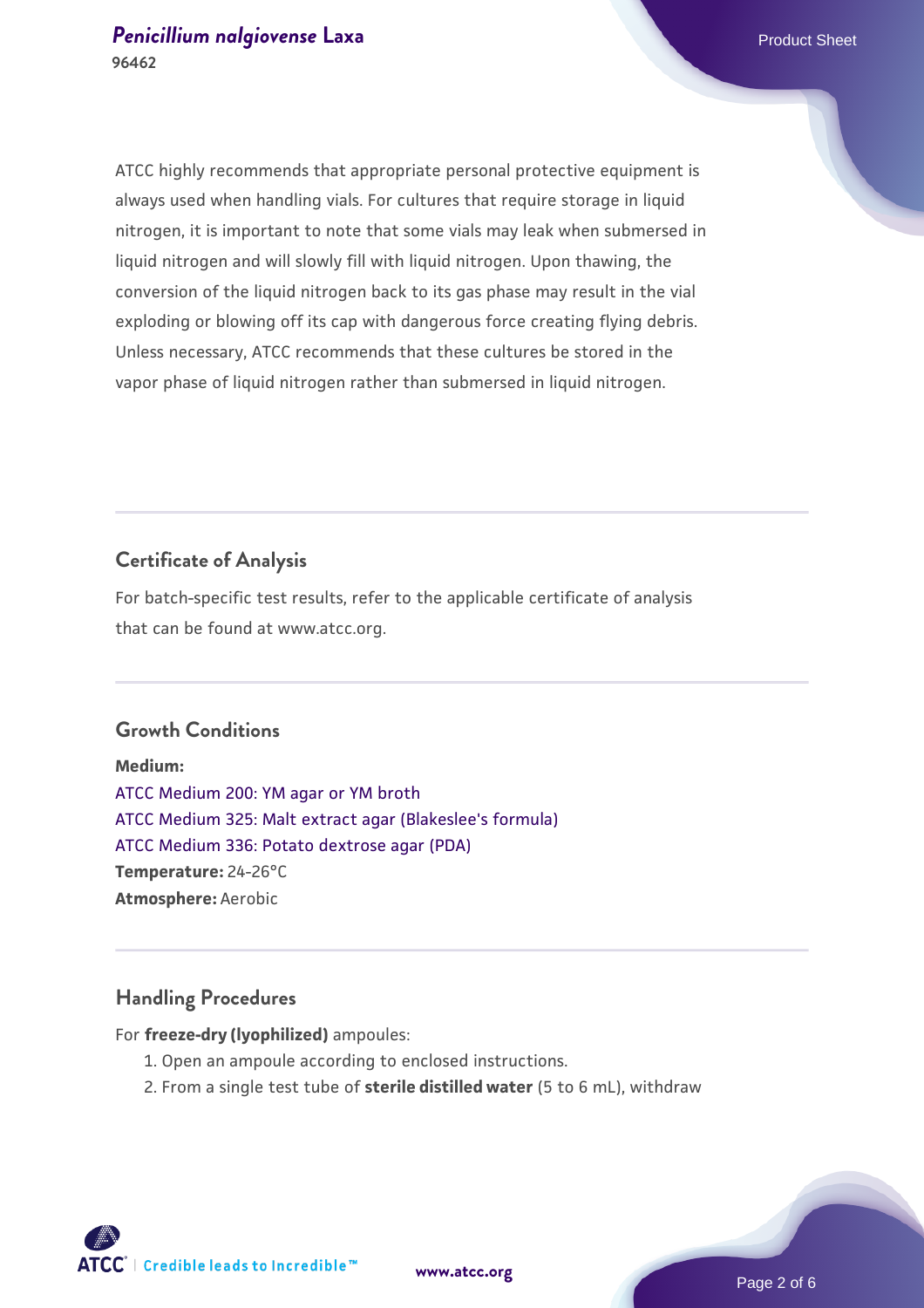**96462**

approximately 0.5 to 1.0 mL with a sterile pipette and apply directly to the pellet. Stir to form a suspension.

- 3. Aseptically transfer the suspension back into the test tube of sterile distilled water.
- 4. Let the test tube sit at room temperature (25°C) undisturbed for at least 2 hours; longer (e.g., overnight) rehydration might increase viability of some fungi.
- Mix the suspension well. Use several drops (or make dilutions if desired) 5. to inoculate recommended solid or liquid medium. Include a control that receives no inoculum.
- 6. Incubate the inoculum at the propagation conditions recommended.
- 7. Inspect for growth of the inoculum/strain regularly. The sign of viability is noticeable typically after 1-2 days of incubation. However, the time necessary for significant growth will vary from strain to strain.

#### **Notes**

No special notes.

Additional, updated information on this product may be available on the ATCC

® web site at www.atcc.org.

#### **Material Citation**

If use of this material results in a scientific publication, please cite the material in the following manner: *Penicillium nalgiovense* Laxa (ATCC 96462)

#### **References**

References and other information relating to this material are available at www.atcc.org.

#### **Warranty**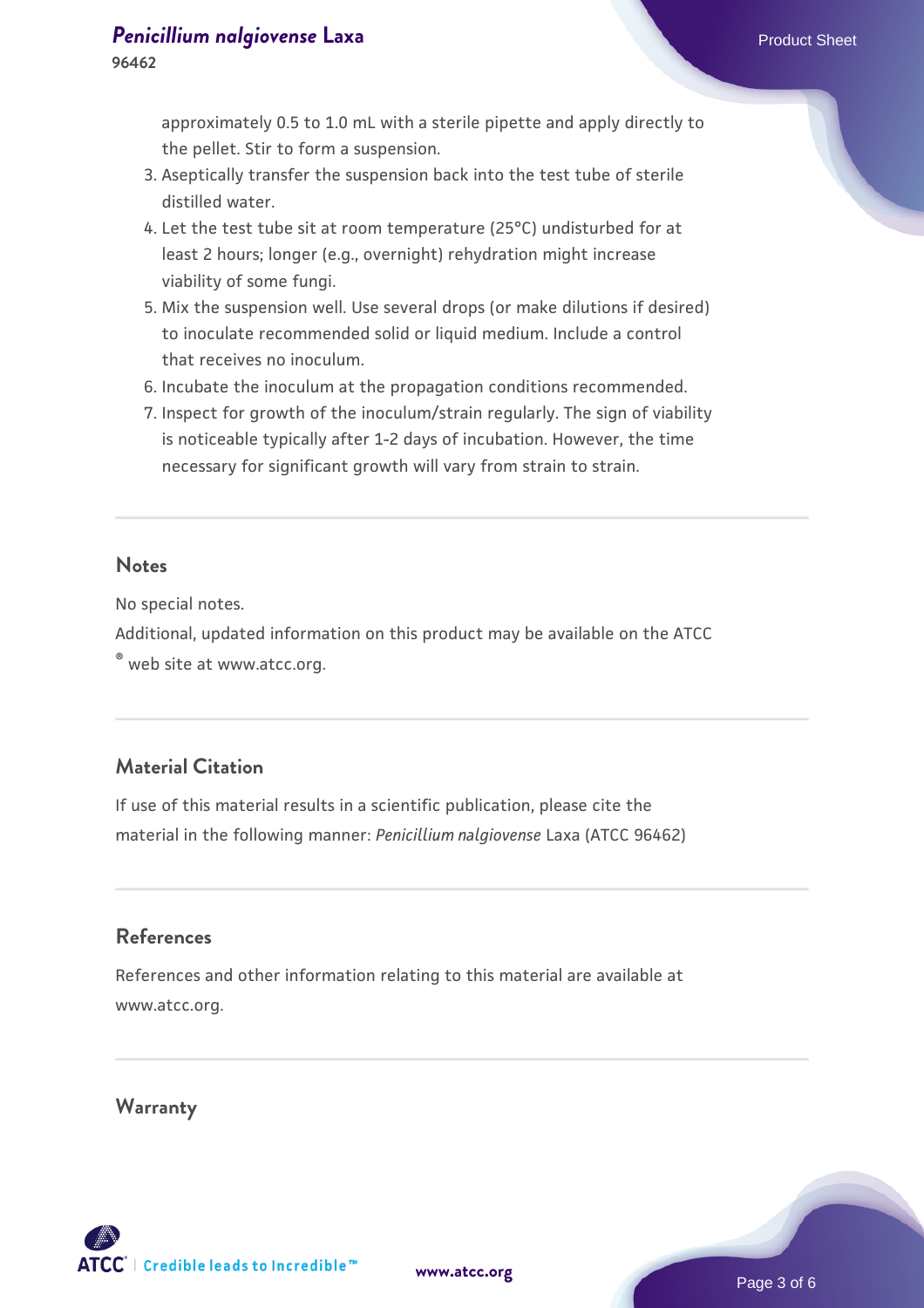#### **[Penicillium nalgiovense](https://www.atcc.org/products/96462)** [Laxa](https://www.atcc.org/products/96462) **Product Sheet 96462**

The product is provided 'AS IS' and the viability of ATCC® products is warranted for 30 days from the date of shipment, provided that the customer has stored and handled the product according to the information included on the product information sheet, website, and Certificate of Analysis. For living cultures, ATCC lists the media formulation and reagents that have been found to be effective for the product. While other unspecified media and reagents may also produce satisfactory results, a change in the ATCC and/or depositor-recommended protocols may affect the recovery, growth, and/or function of the product. If an alternative medium formulation or reagent is used, the ATCC warranty for viability is no longer valid. Except as expressly set forth herein, no other warranties of any kind are provided, express or implied, including, but not limited to, any implied warranties of merchantability, fitness for a particular purpose, manufacture according to cGMP standards, typicality, safety, accuracy, and/or noninfringement.

#### **Disclaimers**

This product is intended for laboratory research use only. It is not intended for any animal or human therapeutic use, any human or animal consumption, or any diagnostic use. Any proposed commercial use is prohibited without a license from ATCC.

While ATCC uses reasonable efforts to include accurate and up-to-date information on this product sheet, ATCC makes no warranties or representations as to its accuracy. Citations from scientific literature and patents are provided for informational purposes only. ATCC does not warrant that such information has been confirmed to be accurate or complete and the customer bears the sole responsibility of confirming the accuracy and completeness of any such information.

This product is sent on the condition that the customer is responsible for and assumes all risk and responsibility in connection with the receipt, handling, storage, disposal, and use of the ATCC product including without limitation



**[www.atcc.org](http://www.atcc.org)**

Page 4 of 6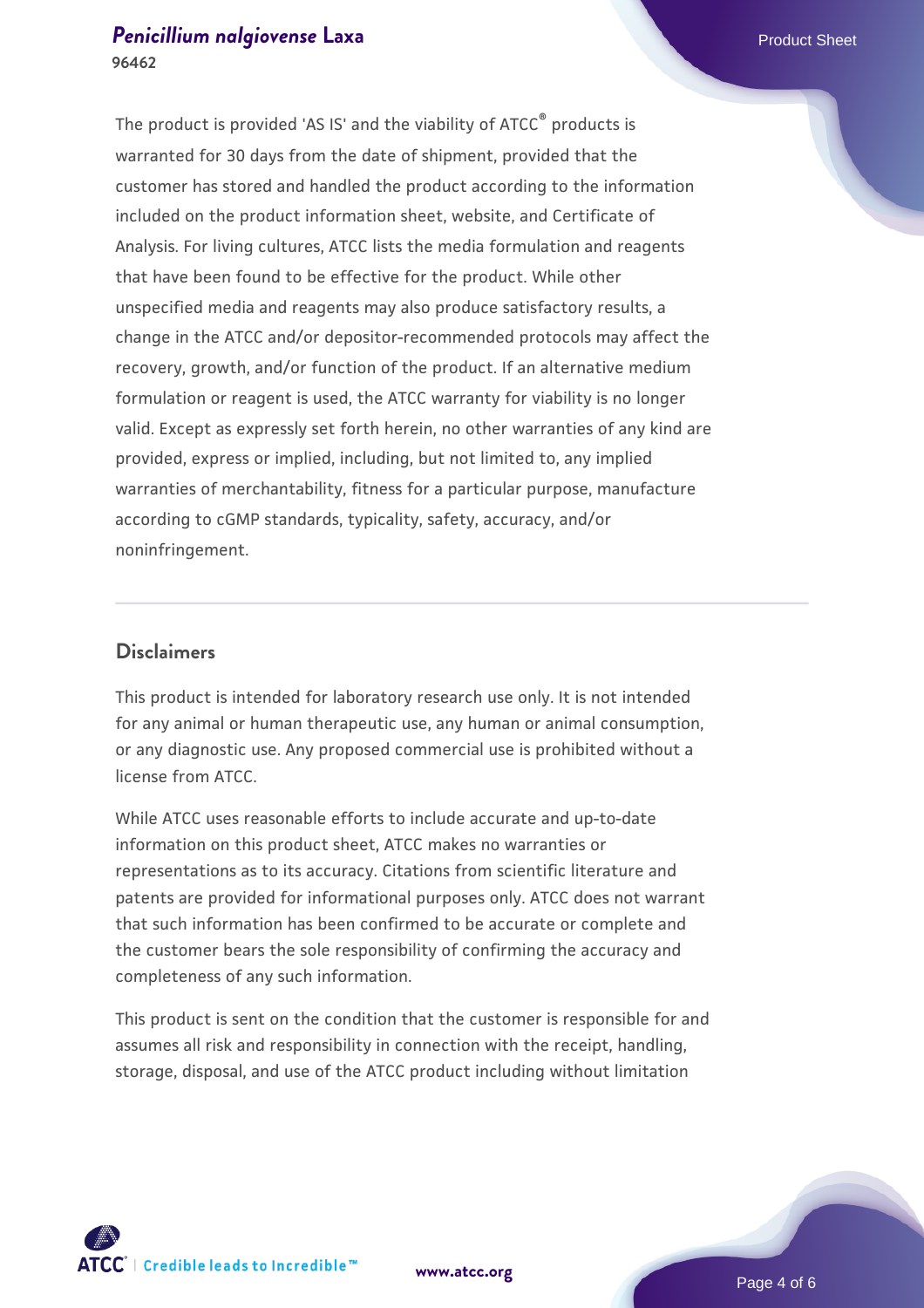taking all appropriate safety and handling precautions to minimize health or environmental risk. As a condition of receiving the material, the customer agrees that any activity undertaken with the ATCC product and any progeny or modifications will be conducted in compliance with all applicable laws, regulations, and guidelines. This product is provided 'AS IS' with no representations or warranties whatsoever except as expressly set forth herein and in no event shall ATCC, its parents, subsidiaries, directors, officers, agents, employees, assigns, successors, and affiliates be liable for indirect, special, incidental, or consequential damages of any kind in connection with or arising out of the customer's use of the product. While reasonable effort is made to ensure authenticity and reliability of materials on deposit, ATCC is not liable for damages arising from the misidentification or misrepresentation of such materials.

Please see the material transfer agreement (MTA) for further details regarding the use of this product. The MTA is available at www.atcc.org.

#### **Copyright and Trademark Information**

© ATCC 2021. All rights reserved.

ATCC is a registered trademark of the American Type Culture Collection.

#### **Revision**

This information on this document was last updated on 2021-05-19

#### **Contact Information**

ATCC 10801 University Boulevard Manassas, VA 20110-2209 USA